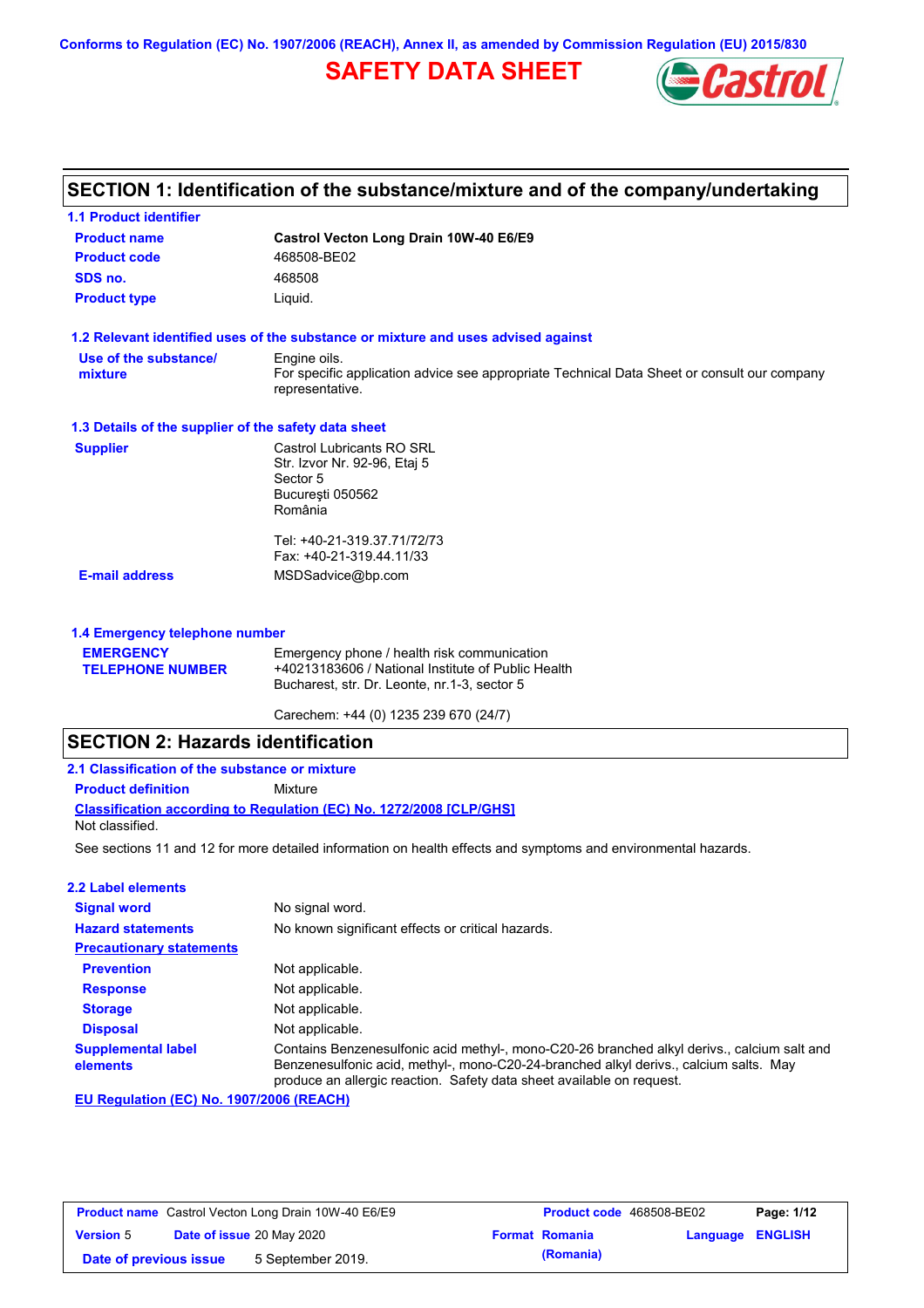# **SECTION 2: Hazards identification**

| <b>Annex XVII - Restrictions</b><br>on the manufacture.<br>placing on the market<br>and use of certain<br>dangerous substances,<br>mixtures and articles<br><b>Special packaging requirements</b> | Not applicable.                                                                                                                                                                                                                 |
|---------------------------------------------------------------------------------------------------------------------------------------------------------------------------------------------------|---------------------------------------------------------------------------------------------------------------------------------------------------------------------------------------------------------------------------------|
| <b>Containers to be fitted</b><br>with child-resistant<br>fastenings                                                                                                                              | Not applicable.                                                                                                                                                                                                                 |
| <b>Tactile warning of danger</b>                                                                                                                                                                  | Not applicable.                                                                                                                                                                                                                 |
| 2.3 Other hazards                                                                                                                                                                                 |                                                                                                                                                                                                                                 |
| <b>Results of PBT and vPvB</b><br>assessment                                                                                                                                                      | Product does not meet the criteria for PBT or vPvB according to Regulation (EC) No. 1907/2006,<br>Annex XIII.                                                                                                                   |
| <b>Product meets the criteria</b><br>for PBT or vPvB according<br>to Regulation (EC) No.<br><b>1907/2006, Annex XIII</b>                                                                          | This mixture does not contain any substances that are assessed to be a PBT or a vPvB.                                                                                                                                           |
| Other hazards which do<br>not result in classification                                                                                                                                            | Defatting to the skin.<br><b>USED ENGINE OILS</b><br>Used engine oil may contain hazardous components which have the potential to cause skin<br>cancer.<br>See Toxicological Information, section 11 of this Safety Data Sheet. |

# **SECTION 3: Composition/information on ingredients**

Mixture

### **3.2 Mixtures Product definition**

Highly refined base oil (IP 346 DMSO extract < 3%). Proprietary performance additives.

| <b>Product/ingredient</b><br>name                                                               | <b>Identifiers</b>                                                                             | $\frac{9}{6}$ | <b>Regulation (EC) No.</b><br>1272/2008 [CLP] | <b>Type</b> |
|-------------------------------------------------------------------------------------------------|------------------------------------------------------------------------------------------------|---------------|-----------------------------------------------|-------------|
| Lubricating oils (petroleum), C20-50,<br>hydrotreated neutral oil-based                         | REACH #: 01-2119474889-13 ≥50 - ≤75<br>EC: 276-738-4<br>CAS: 72623-87-1<br>Index: 649-483-00-5 |               | Not classified.                               | $[2]$       |
| Lubricating oils (petroleum), C20-50,<br>hydrotreated neutral oil-based                         | REACH #: 01-2119474889-13 ≥10 - ≤25<br>EC: 276-738-4<br>CAS: 72623-87-1<br>Index: 649-483-00-5 |               | Asp. Tox. 1, H304                             | [1] [2]     |
| Distillates (petroleum), solvent-<br>dewaxed heavy paraffinic                                   | REACH #: 01-2119471299-27 ≤5<br>EC: 265-169-7<br>CAS: 64742-65-0<br>Index: 649-474-00-6        |               | Not classified.                               | $[2]$       |
| Distillates (petroleum), hydrotreated<br>heavy paraffinic                                       | REACH #: 01-2119484627-25 ≤5<br>EC: 265-157-1<br>CAS: 64742-54-7<br>Index: 649-467-00-8        |               | Not classified.                               | $[2]$       |
| Distillates (petroleum), hydrotreated<br>light paraffinic                                       | REACH #: 01-2119487077-29 ≤3<br>EC: 265-158-7<br>CAS: 64742-55-8<br>Index: 649-468-00-3        |               | Not classified.                               | $[2]$       |
| reaction mass of isomers of:<br>C7-9-alkyl 3-(3,5-di-tert-butyl-<br>4-hydroxyphenyl) propionate | REACH #: 01-0000015551-76 ≤3<br>EC: 406-040-9<br>CAS: 125643-61-0<br>Index: 607-530-00-7       |               | Aquatic Chronic 4, H413                       | $[1]$       |

**See Section 16 for the full text of the H statements declared above.**

### **Type**

| <b>Product name</b> Castrol Vecton Long Drain 10W-40 E6/E9 |  | <b>Product code</b> 468508-BE02  |  | Page: 2/12            |                  |  |
|------------------------------------------------------------|--|----------------------------------|--|-----------------------|------------------|--|
| <b>Version 5</b>                                           |  | <b>Date of issue 20 May 2020</b> |  | <b>Format Romania</b> | Language ENGLISH |  |
| Date of previous issue                                     |  | 5 September 2019.                |  | (Romania)             |                  |  |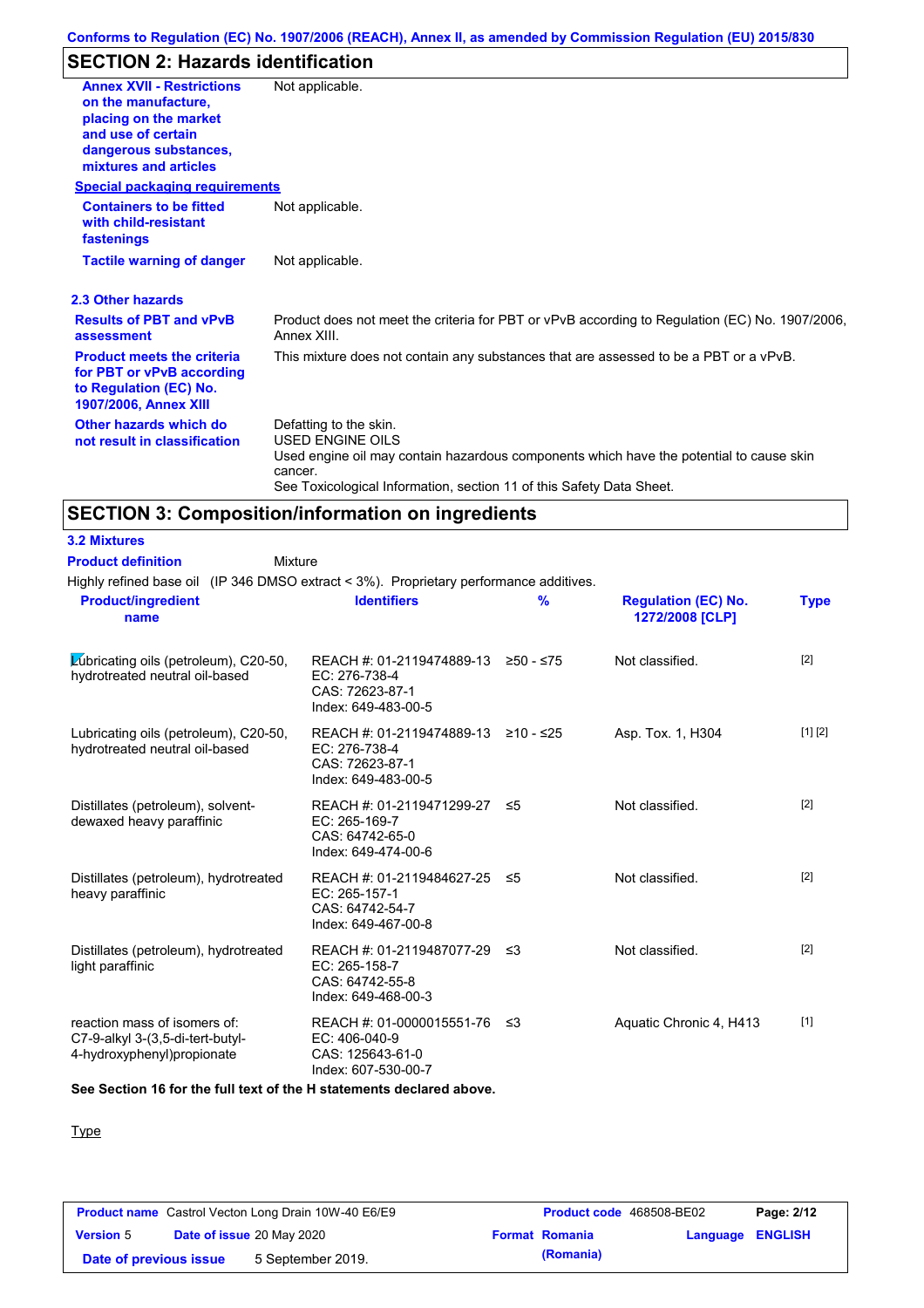## **SECTION 3: Composition/information on ingredients**

[1] Substance classified with a health or environmental hazard

[2] Substance with a workplace exposure limit

[3] Substance meets the criteria for PBT according to Regulation (EC) No. 1907/2006, Annex XIII

- [4] Substance meets the criteria for vPvB according to Regulation (EC) No. 1907/2006, Annex XIII
- [5] Substance of equivalent concern

[6] Additional disclosure due to company policy

Occupational exposure limits, if available, are listed in Section 8.

### **SECTION 4: First aid measures**

#### Do not induce vomiting unless directed to do so by medical personnel. Get medical attention if symptoms occur. In case of contact, immediately flush eyes with plenty of water for at least 15 minutes. Eyelids should be held away from the eyeball to ensure thorough rinsing. Check for and remove any contact lenses. Get medical attention. **4.1 Description of first aid measures** If inhaled, remove to fresh air. Get medical attention if symptoms occur. **Ingestion Inhalation Eye contact Protection of first-aiders** No action shall be taken involving any personal risk or without suitable training. It may be dangerous to the person providing aid to give mouth-to-mouth resuscitation. **Skin contact** Wash skin thoroughly with soap and water or use recognised skin cleanser. Remove contaminated clothing and shoes. Wash clothing before reuse. Clean shoes thoroughly before reuse. Get medical attention if irritation develops.

#### **4.2 Most important symptoms and effects, both acute and delayed**

See Section 11 for more detailed information on health effects and symptoms.

| <b>Inhalation</b>   | Vapour inhalation under ambient conditions is not normally a problem due to low vapour<br>pressure.               |
|---------------------|-------------------------------------------------------------------------------------------------------------------|
| <b>Ingestion</b>    | No known significant effects or critical hazards.                                                                 |
| <b>Skin contact</b> | Defatting to the skin. May cause skin dryness and irritation.                                                     |
| Eye contact         | No known significant effects or critical hazards.                                                                 |
|                     | Delayed and immediate effects as well as chronic effects from short and long-term exposure                        |
| <b>Inhalation</b>   | Overexposure to the inhalation of airborne droplets or aerosols may cause irritation of the<br>respiratory tract. |
| Ingestion           | Ingestion of large quantities may cause nausea and diarrhoea.                                                     |
| <b>Skin contact</b> | Prolonged or repeated contact can defat the skin and lead to irritation and/or dermatitis.                        |
| Eye contact         | Potential risk of transient stinging or redness if accidental eye contact occurs.                                 |

#### **4.3 Indication of any immediate medical attention and special treatment needed**

|                                                                                                                                                                                                                                                   | <b>SECTION 5: Firefighting measures</b>                                                                                                                                                                                                                                                                                                                           |  |                          |          |                |
|---------------------------------------------------------------------------------------------------------------------------------------------------------------------------------------------------------------------------------------------------|-------------------------------------------------------------------------------------------------------------------------------------------------------------------------------------------------------------------------------------------------------------------------------------------------------------------------------------------------------------------|--|--------------------------|----------|----------------|
| 5.1 Extinguishing media                                                                                                                                                                                                                           |                                                                                                                                                                                                                                                                                                                                                                   |  |                          |          |                |
| <b>Suitable extinguishing</b><br>media                                                                                                                                                                                                            | In case of fire, use foam, dry chemical or carbon dioxide extinguisher or spray.                                                                                                                                                                                                                                                                                  |  |                          |          |                |
| <b>Unsuitable extinguishing</b><br>media                                                                                                                                                                                                          | Do not use water jet. The use of a water jet may cause the fire to spread by splashing the<br>burning product.                                                                                                                                                                                                                                                    |  |                          |          |                |
|                                                                                                                                                                                                                                                   | 5.2 Special hazards arising from the substance or mixture                                                                                                                                                                                                                                                                                                         |  |                          |          |                |
| <b>Hazards from the</b><br>substance or mixture                                                                                                                                                                                                   | In a fire or if heated, a pressure increase will occur and the container may burst.                                                                                                                                                                                                                                                                               |  |                          |          |                |
| <b>Hazardous combustion</b><br>products                                                                                                                                                                                                           | Combustion products may include the following:<br>carbon oxides (CO, CO <sub>2</sub> ) (carbon monoxide, carbon dioxide)                                                                                                                                                                                                                                          |  |                          |          |                |
| 5.3 Advice for firefighters                                                                                                                                                                                                                       |                                                                                                                                                                                                                                                                                                                                                                   |  |                          |          |                |
| <b>Special precautions for</b><br>No action shall be taken involving any personal risk or without suitable training. Promptly<br>isolate the scene by removing all persons from the vicinity of the incident if there is a fire.<br>fire-fighters |                                                                                                                                                                                                                                                                                                                                                                   |  |                          |          |                |
| <b>Special protective</b><br>equipment for fire-fighters                                                                                                                                                                                          | Fire-fighters should wear appropriate protective equipment and self-contained breathing<br>apparatus (SCBA) with a full face-piece operated in positive pressure mode. Clothing for fire-<br>fighters (including helmets, protective boots and gloves) conforming to European standard EN<br>469 will provide a basic level of protection for chemical incidents. |  |                          |          |                |
| <b>Product name</b> Castrol Vecton Long Drain 10W-40 E6/E9                                                                                                                                                                                        |                                                                                                                                                                                                                                                                                                                                                                   |  | Product code 468508-BE02 |          | Page: 3/12     |
| <b>Version 5</b>                                                                                                                                                                                                                                  | Date of issue 20 May 2020                                                                                                                                                                                                                                                                                                                                         |  | <b>Format Romania</b>    | Language | <b>ENGLISH</b> |
| Date of previous issue                                                                                                                                                                                                                            | 5 September 2019.                                                                                                                                                                                                                                                                                                                                                 |  | (Romania)                |          |                |

**Notes to physician** Treatment should in general be symptomatic and directed to relieving any effects.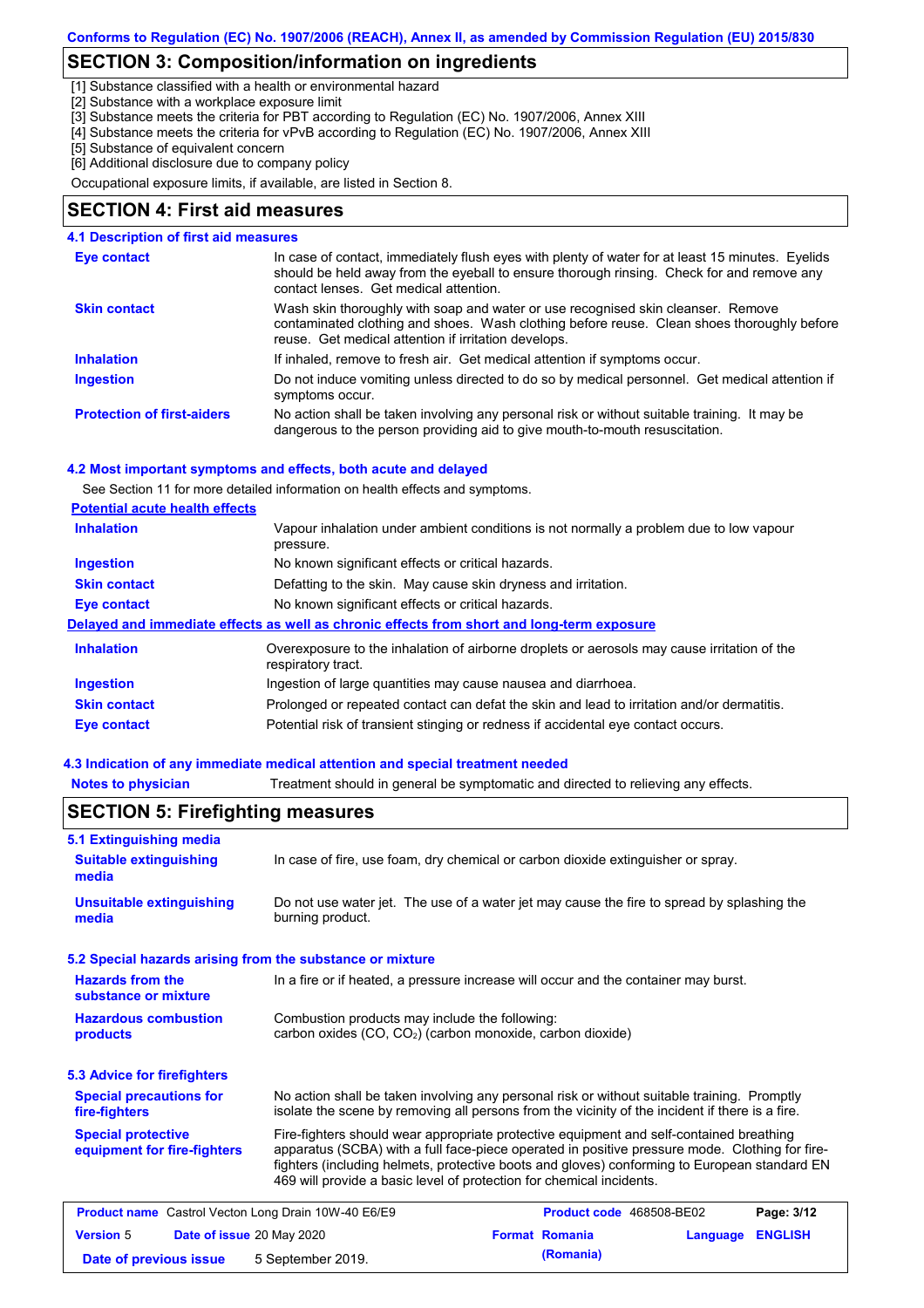## **SECTION 6: Accidental release measures**

|                                                          | 6.1 Personal precautions, protective equipment and emergency procedures                                                                                                                                                                                                                                                                                                                        |
|----------------------------------------------------------|------------------------------------------------------------------------------------------------------------------------------------------------------------------------------------------------------------------------------------------------------------------------------------------------------------------------------------------------------------------------------------------------|
| For non-emergency<br>personnel                           | No action shall be taken involving any personal risk or without suitable training. Evacuate<br>surrounding areas. Keep unnecessary and unprotected personnel from entering. Do not touch<br>or walk through spilt material. Floors may be slippery; use care to avoid falling. Put on<br>appropriate personal protective equipment.                                                            |
| For emergency responders                                 | Entry into a confined space or poorly ventilated area contaminated with vapour, mist or fume is<br>extremely hazardous without the correct respiratory protective equipment and a safe system of<br>work. Wear self-contained breathing apparatus. Wear a suitable chemical protective suit.<br>Chemical resistant boots. See also the information in "For non-emergency personnel".           |
| <b>6.2 Environmental</b><br>precautions                  | Avoid dispersal of spilt material and runoff and contact with soil, waterways, drains and sewers.<br>Inform the relevant authorities if the product has caused environmental pollution (sewers,<br>waterways, soil or air).                                                                                                                                                                    |
| 6.3 Methods and material for containment and cleaning up |                                                                                                                                                                                                                                                                                                                                                                                                |
| <b>Small spill</b>                                       | Stop leak if without risk. Move containers from spill area. Absorb with an inert material and<br>place in an appropriate waste disposal container. Dispose of via a licensed waste disposal<br>contractor.                                                                                                                                                                                     |
| <b>Large spill</b>                                       | Stop leak if without risk. Move containers from spill area. Prevent entry into sewers, water<br>courses, basements or confined areas. Contain and collect spillage with non-combustible,<br>absorbent material e.g. sand, earth, vermiculite or diatomaceous earth and place in container<br>for disposal according to local regulations. Dispose of via a licensed waste disposal contractor. |
| 6.4 Reference to other<br><b>sections</b>                | See Section 1 for emergency contact information.<br>See Section 5 for firefighting measures.<br>See Section 8 for information on appropriate personal protective equipment.<br>See Section 12 for environmental precautions.<br>See Section 13 for additional waste treatment information.                                                                                                     |

## **SECTION 7: Handling and storage**

### **7.1 Precautions for safe handling**

| <b>Protective measures</b>                                                           | Put on appropriate personal protective equipment.                                                                                                                                                                                                                                                                                                                                                                                                                                        |
|--------------------------------------------------------------------------------------|------------------------------------------------------------------------------------------------------------------------------------------------------------------------------------------------------------------------------------------------------------------------------------------------------------------------------------------------------------------------------------------------------------------------------------------------------------------------------------------|
| <b>Advice on general</b><br>occupational hygiene                                     | Eating, drinking and smoking should be prohibited in areas where this material is handled,<br>stored and processed. Wash thoroughly after handling. Remove contaminated clothing and<br>protective equipment before entering eating areas. See also Section 8 for additional<br>information on hygiene measures.                                                                                                                                                                         |
| <b>7.2 Conditions for safe</b><br>storage, including any<br><i>incompatibilities</i> | Store in accordance with local requlations. Store in a dry, cool and well-ventilated area, away<br>from incompatible materials (see Section 10). Keep away from heat and direct sunlight. Keep<br>container tightly closed and sealed until ready for use. Containers that have been opened must<br>be carefully resealed and kept upright to prevent leakage. Store and use only in equipment/<br>containers designed for use with this product. Do not store in unlabelled containers. |
| <b>Not suitable</b>                                                                  | Prolonged exposure to elevated temperature                                                                                                                                                                                                                                                                                                                                                                                                                                               |
| 7.3 Specific end use(s)                                                              |                                                                                                                                                                                                                                                                                                                                                                                                                                                                                          |
| <b>Recommendations</b>                                                               | See section 1.2 and Exposure scenarios in annex, if applicable.                                                                                                                                                                                                                                                                                                                                                                                                                          |

## **SECTION 8: Exposure controls/personal protection**

| <b>Occupational exposure limits</b>                                     | No exposure limit value known.                                                                                                                                                                              |  |  |  |
|-------------------------------------------------------------------------|-------------------------------------------------------------------------------------------------------------------------------------------------------------------------------------------------------------|--|--|--|
| <b>Product/ingredient name</b>                                          | <b>Exposure limit values</b>                                                                                                                                                                                |  |  |  |
| Lubricating oils (petroleum), C20-50, hydrotreated<br>neutral oil-based | HG 1218/2006 with subsequent modifications and additions<br>(Romania).<br>VLA: 5 mg/m <sup>3</sup> 8 hours. Issued/Revised: 10/2006<br>Short term: 10 mg/m <sup>3</sup> 15 minutes. Issued/Revised: 10/2006 |  |  |  |
| Lubricating oils (petroleum), C20-50, hydrotreated<br>neutral oil-based | HG 1218/2006 with subsequent modifications and additions<br>(Romania).<br>VLA: 5 mg/m <sup>3</sup> 8 hours. Issued/Revised: 10/2006<br>Short term: 10 mg/m <sup>3</sup> 15 minutes. Issued/Revised: 10/2006 |  |  |  |
| Distillates (petroleum), solvent-dewaxed heavy<br>paraffinic            | HG 1218/2006 with subsequent modifications and additions<br>(Romania).<br>VLA: 5 mg/m <sup>3</sup> 8 hours. Issued/Revised: 10/2006<br>Short term: 10 mg/m <sup>3</sup> 15 minutes. Issued/Revised: 10/2006 |  |  |  |
| <b>Product name</b> Castrol Vecton Long Drain 10W-40 E6/E9              | Product code 468508-BE02<br>Page: 4/12                                                                                                                                                                      |  |  |  |
| <b>Version 5</b><br>Date of issue 20 May 2020                           | <b>ENGLISH</b><br><b>Format Romania</b><br>Language                                                                                                                                                         |  |  |  |
|                                                                         | (Romania)                                                                                                                                                                                                   |  |  |  |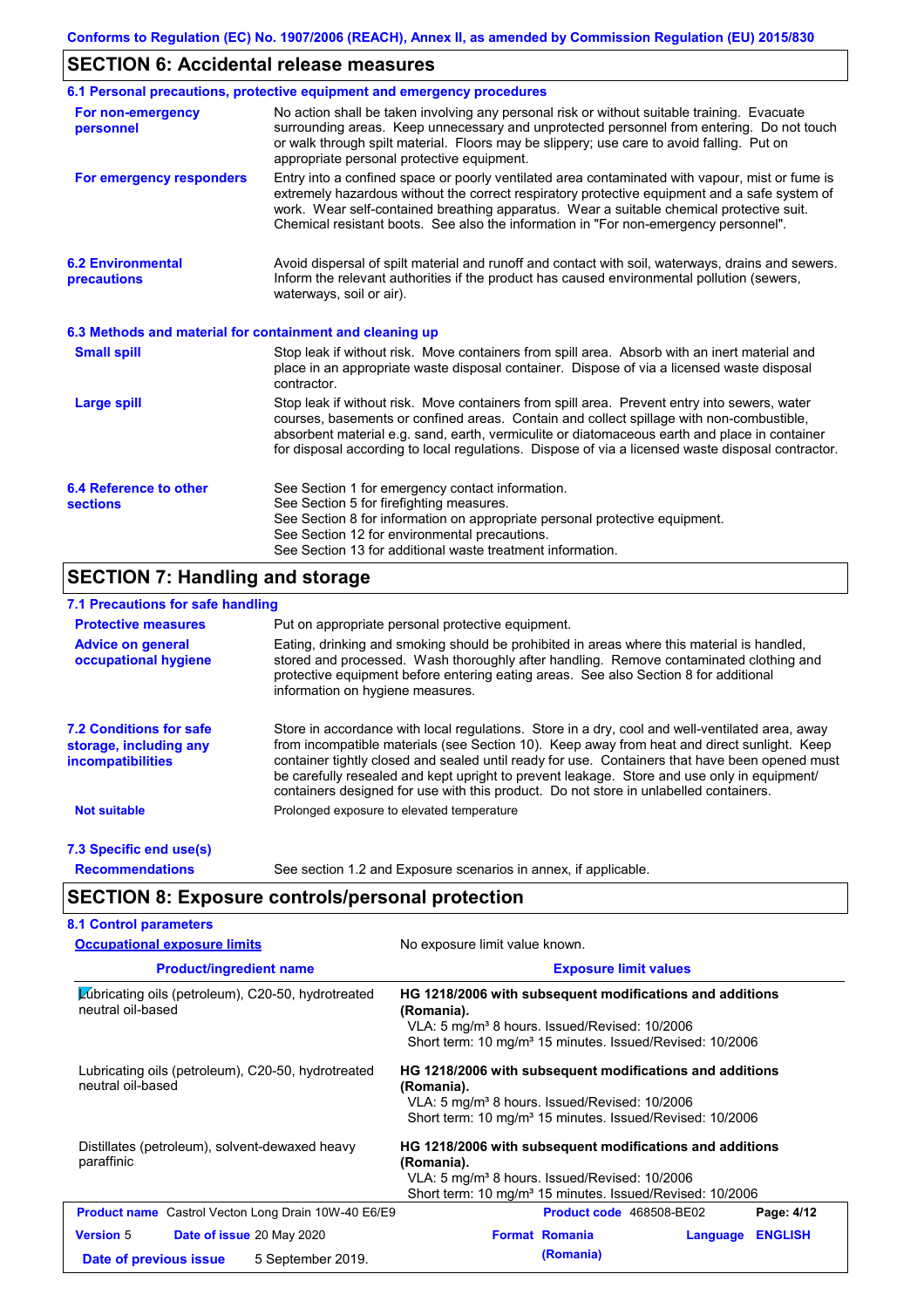# **SECTION 8: Exposure controls/personal protection**

|                                                            |                                                           | Distillates (petroleum), hydrotreated heavy paraffinic HG 1218/2006 with subsequent modifications and additions<br>(Romania).<br>VLA: 5 mg/m <sup>3</sup> 8 hours. Issued/Revised: 10/2006<br>Short term: 10 mg/m <sup>3</sup> 15 minutes. Issued/Revised: 10/2006                                                                                                                                                                                                                                                                                                                                                                                                                                                                                                                                                                                                                                                                                                                                                         |
|------------------------------------------------------------|-----------------------------------------------------------|----------------------------------------------------------------------------------------------------------------------------------------------------------------------------------------------------------------------------------------------------------------------------------------------------------------------------------------------------------------------------------------------------------------------------------------------------------------------------------------------------------------------------------------------------------------------------------------------------------------------------------------------------------------------------------------------------------------------------------------------------------------------------------------------------------------------------------------------------------------------------------------------------------------------------------------------------------------------------------------------------------------------------|
| Distillates (petroleum), hydrotreated light paraffinic     |                                                           | HG 1218/2006 with subsequent modifications and additions<br>(Romania).<br>VLA: 5 mg/m <sup>3</sup> 8 hours. Issued/Revised: 10/2006                                                                                                                                                                                                                                                                                                                                                                                                                                                                                                                                                                                                                                                                                                                                                                                                                                                                                        |
| guidance only.                                             |                                                           | Short term: 10 mg/m <sup>3</sup> 15 minutes. Issued/Revised: 10/2006<br>Whilst specific OELs for certain components may be shown in this section, other components may be present in any mist,<br>vapour or dust produced. Therefore, the specific OELs may not be applicable to the product as a whole and are provided for                                                                                                                                                                                                                                                                                                                                                                                                                                                                                                                                                                                                                                                                                               |
| <b>Recommended monitoring</b><br>procedures                |                                                           | If this product contains ingredients with exposure limits, personal, workplace atmosphere or<br>biological monitoring may be required to determine the effectiveness of the ventilation or other<br>control measures and/or the necessity to use respiratory protective equipment. Reference<br>should be made to monitoring standards, such as the following: European Standard EN 689<br>(Workplace atmospheres - Guidance for the assessment of exposure by inhalation to chemical<br>agents for comparison with limit values and measurement strategy) European Standard EN<br>14042 (Workplace atmospheres - Guide for the application and use of procedures for the<br>assessment of exposure to chemical and biological agents) European Standard EN 482<br>(Workplace atmospheres - General requirements for the performance of procedures for the<br>measurement of chemical agents) Reference to national guidance documents for methods for<br>the determination of hazardous substances will also be required. |
| <b>Derived No Effect Level</b>                             |                                                           |                                                                                                                                                                                                                                                                                                                                                                                                                                                                                                                                                                                                                                                                                                                                                                                                                                                                                                                                                                                                                            |
| No DNELs/DMELs available.                                  |                                                           |                                                                                                                                                                                                                                                                                                                                                                                                                                                                                                                                                                                                                                                                                                                                                                                                                                                                                                                                                                                                                            |
| <b>Predicted No Effect Concentration</b>                   |                                                           |                                                                                                                                                                                                                                                                                                                                                                                                                                                                                                                                                                                                                                                                                                                                                                                                                                                                                                                                                                                                                            |
| No PNECs available                                         |                                                           |                                                                                                                                                                                                                                                                                                                                                                                                                                                                                                                                                                                                                                                                                                                                                                                                                                                                                                                                                                                                                            |
| <b>8.2 Exposure controls</b>                               |                                                           |                                                                                                                                                                                                                                                                                                                                                                                                                                                                                                                                                                                                                                                                                                                                                                                                                                                                                                                                                                                                                            |
| <b>Appropriate engineering</b><br><b>controls</b>          |                                                           | Provide exhaust ventilation or other engineering controls to keep the relevant airborne<br>concentrations below their respective occupational exposure limits.<br>All activities involving chemicals should be assessed for their risks to health, to ensure<br>exposures are adequately controlled. Personal protective equipment should only be considered<br>after other forms of control measures (e.g. engineering controls) have been suitably evaluated.<br>Personal protective equipment should conform to appropriate standards, be suitable for use, be<br>kept in good condition and properly maintained.<br>Your supplier of personal protective equipment should be consulted for advice on selection and<br>appropriate standards. For further information contact your national organisation for standards.<br>The final choice of protective equipment will depend upon a risk assessment. It is important to<br>ensure that all items of personal protective equipment are compatible.                    |
| <b>Individual protection measures</b>                      |                                                           |                                                                                                                                                                                                                                                                                                                                                                                                                                                                                                                                                                                                                                                                                                                                                                                                                                                                                                                                                                                                                            |
| <b>Hygiene measures</b>                                    |                                                           | Wash hands, forearms and face thoroughly after handling chemical products, before eating,<br>smoking and using the lavatory and at the end of the working period. Ensure that eyewash<br>stations and safety showers are close to the workstation location.                                                                                                                                                                                                                                                                                                                                                                                                                                                                                                                                                                                                                                                                                                                                                                |
| <b>Respiratory protection</b>                              | of the working conditions.                                | In case of insufficient ventilation, wear suitable respiratory equipment.<br>The correct choice of respiratory protection depends upon the chemicals being handled, the<br>conditions of work and use, and the condition of the respiratory equipment. Safety procedures<br>should be developed for each intended application. Respiratory protection equipment should<br>therefore be chosen in consultation with the supplier/manufacturer and with a full assessment                                                                                                                                                                                                                                                                                                                                                                                                                                                                                                                                                    |
| <b>Eye/face protection</b>                                 | Safety glasses with side shields.                         |                                                                                                                                                                                                                                                                                                                                                                                                                                                                                                                                                                                                                                                                                                                                                                                                                                                                                                                                                                                                                            |
| <b>Skin protection</b>                                     |                                                           |                                                                                                                                                                                                                                                                                                                                                                                                                                                                                                                                                                                                                                                                                                                                                                                                                                                                                                                                                                                                                            |
| <b>Hand protection</b>                                     | <b>General Information:</b>                               |                                                                                                                                                                                                                                                                                                                                                                                                                                                                                                                                                                                                                                                                                                                                                                                                                                                                                                                                                                                                                            |
|                                                            |                                                           | Because specific work environments and material handling practices vary, safety procedures<br>should be developed for each intended application. The correct choice of protective gloves<br>depends upon the chemicals being handled, and the conditions of work and use. Most gloves<br>provide protection for only a limited time before they must be discarded and replaced (even the<br>best chemically resistant gloves will break down after repeated chemical exposures).                                                                                                                                                                                                                                                                                                                                                                                                                                                                                                                                           |
|                                                            |                                                           | Gloves should be chosen in consultation with the supplier / manufacturer and taking account of<br>a full assessment of the working conditions.                                                                                                                                                                                                                                                                                                                                                                                                                                                                                                                                                                                                                                                                                                                                                                                                                                                                             |
|                                                            | Recommended: Nitrile gloves.<br><b>Breakthrough time:</b> |                                                                                                                                                                                                                                                                                                                                                                                                                                                                                                                                                                                                                                                                                                                                                                                                                                                                                                                                                                                                                            |
| <b>Product name</b> Castrol Vecton Long Drain 10W-40 E6/E9 |                                                           | Product code 468508-BE02<br>Page: 5/12                                                                                                                                                                                                                                                                                                                                                                                                                                                                                                                                                                                                                                                                                                                                                                                                                                                                                                                                                                                     |
| <b>Version 5</b><br>Date of issue 20 May 2020              |                                                           | <b>Format Romania</b><br>Language ENGLISH                                                                                                                                                                                                                                                                                                                                                                                                                                                                                                                                                                                                                                                                                                                                                                                                                                                                                                                                                                                  |

**Date of previous issue 5** September 2019. **(Romania)**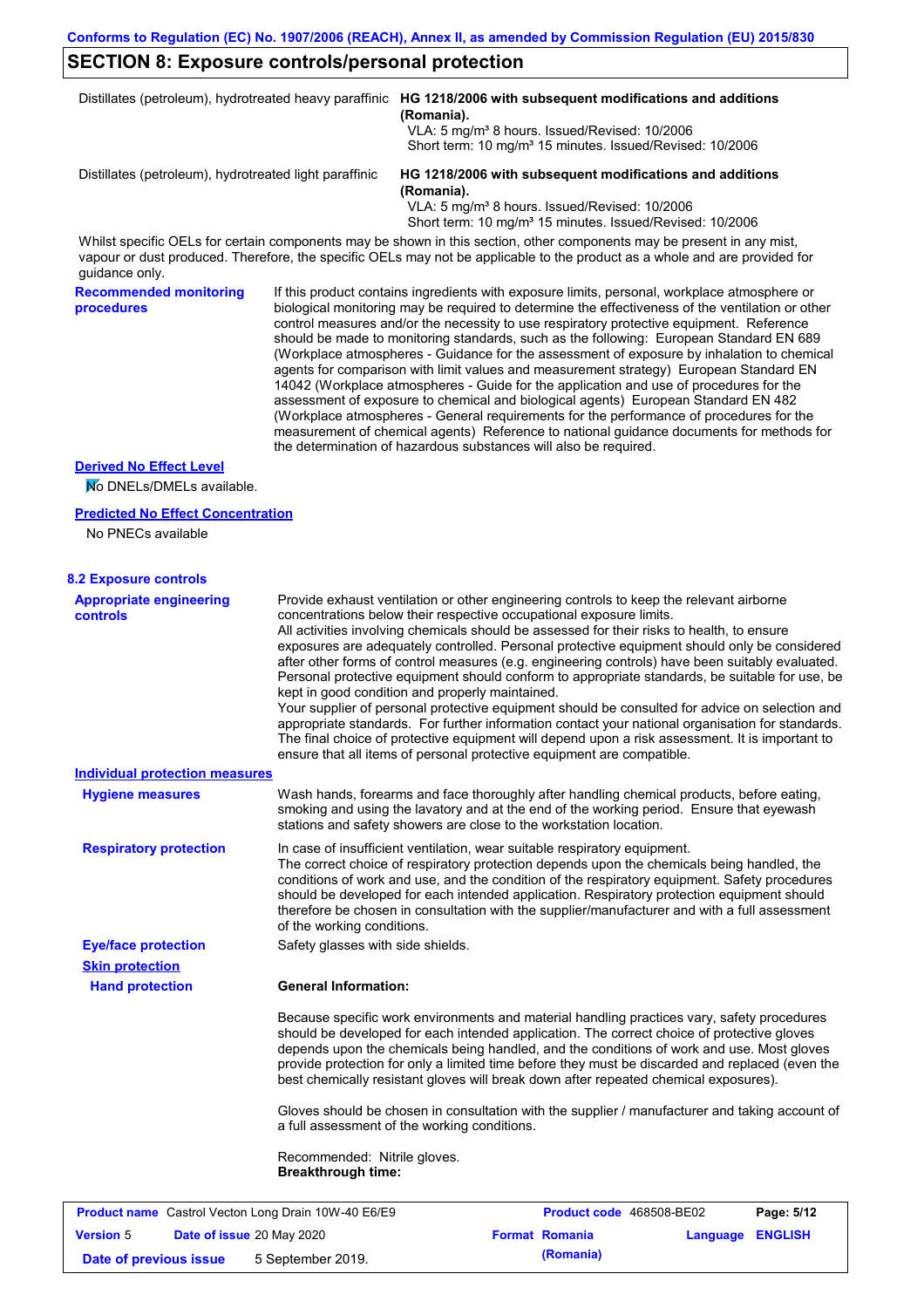# **SECTION 8: Exposure controls/personal protection**

|                                                  | Breakthrough time data are generated by glove manufacturers under laboratory test conditions<br>and represent how long a glove can be expected to provide effective permeation resistance. It<br>is important when following breakthrough time recommendations that actual workplace<br>conditions are taken into account. Always consult with your glove supplier for up-to-date<br>technical information on breakthrough times for the recommended glove type.<br>Our recommendations on the selection of gloves are as follows:                                                                                                                |
|--------------------------------------------------|---------------------------------------------------------------------------------------------------------------------------------------------------------------------------------------------------------------------------------------------------------------------------------------------------------------------------------------------------------------------------------------------------------------------------------------------------------------------------------------------------------------------------------------------------------------------------------------------------------------------------------------------------|
|                                                  | Continuous contact:                                                                                                                                                                                                                                                                                                                                                                                                                                                                                                                                                                                                                               |
|                                                  | Gloves with a minimum breakthrough time of 240 minutes, or >480 minutes if suitable gloves<br>can be obtained.<br>If suitable gloves are not available to offer that level of protection, gloves with shorter<br>breakthrough times may be acceptable as long as appropriate glove maintenance and<br>replacement regimes are determined and adhered to.                                                                                                                                                                                                                                                                                          |
|                                                  | Short-term / splash protection:                                                                                                                                                                                                                                                                                                                                                                                                                                                                                                                                                                                                                   |
|                                                  | Recommended breakthrough times as above.<br>It is recognised that for short-term, transient exposures, gloves with shorter breakthrough times<br>may commonly be used. Therefore, appropriate maintenance and replacement regimes must<br>be determined and rigorously followed.                                                                                                                                                                                                                                                                                                                                                                  |
|                                                  | <b>Glove Thickness:</b>                                                                                                                                                                                                                                                                                                                                                                                                                                                                                                                                                                                                                           |
|                                                  | For general applications, we recommend gloves with a thickness typically greater than 0.35 mm.                                                                                                                                                                                                                                                                                                                                                                                                                                                                                                                                                    |
|                                                  | It should be emphasised that glove thickness is not necessarily a good predictor of glove<br>resistance to a specific chemical, as the permeation efficiency of the glove will be dependent<br>on the exact composition of the glove material. Therefore, glove selection should also be based<br>on consideration of the task requirements and knowledge of breakthrough times.<br>Glove thickness may also vary depending on the glove manufacturer, the glove type and the<br>glove model. Therefore, the manufacturers' technical data should always be taken into account<br>to ensure selection of the most appropriate glove for the task. |
|                                                  | Note: Depending on the activity being conducted, gloves of varying thickness may be required<br>for specific tasks. For example:                                                                                                                                                                                                                                                                                                                                                                                                                                                                                                                  |
|                                                  | • Thinner gloves (down to 0.1 mm or less) may be required where a high degree of manual<br>dexterity is needed. However, these gloves are only likely to give short duration protection and<br>would normally be just for single use applications, then disposed of.                                                                                                                                                                                                                                                                                                                                                                              |
|                                                  | • Thicker gloves (up to 3 mm or more) may be required where there is a mechanical (as well<br>as a chemical) risk i.e. where there is abrasion or puncture potential.                                                                                                                                                                                                                                                                                                                                                                                                                                                                             |
| <b>Skin and body</b>                             | Use of protective clothing is good industrial practice.<br>Personal protective equipment for the body should be selected based on the task being<br>performed and the risks involved and should be approved by a specialist before handling this<br>product.                                                                                                                                                                                                                                                                                                                                                                                      |
|                                                  | Cotton or polyester/cotton overalls will only provide protection against light superficial<br>contamination that will not soak through to the skin. Overalls should be laundered on a regular<br>basis. When the risk of skin exposure is high (e.g. when cleaning up spillages or if there is a<br>risk of splashing) then chemical resistant aprons and/or impervious chemical suits and boots<br>will be required.                                                                                                                                                                                                                             |
| <b>Refer to standards:</b>                       | Respiratory protection: EN 529<br>Gloves: EN 420, EN 374<br>Eye protection: EN 166<br>Filtering half-mask: EN 149<br>Filtering half-mask with valve: EN 405<br>Half-mask: EN 140 plus filter<br>Full-face mask: EN 136 plus filter<br>Particulate filters: EN 143<br>Gas/combined filters: EN 14387                                                                                                                                                                                                                                                                                                                                               |
| <b>Environmental exposure</b><br><b>controls</b> | Emissions from ventilation or work process equipment should be checked to ensure they<br>comply with the requirements of environmental protection legislation. In some cases, fume<br>scrubbers, filters or engineering modifications to the process equipment will be necessary to<br>reduce emissions to acceptable levels.                                                                                                                                                                                                                                                                                                                     |

| <b>Product name</b> Castrol Vecton Long Drain 10W-40 E6/E9 |  | <b>Product code</b> 468508-BE02 |  | Page: 6/12            |                         |  |
|------------------------------------------------------------|--|---------------------------------|--|-----------------------|-------------------------|--|
| <b>Version 5</b>                                           |  | Date of issue 20 May 2020       |  | <b>Format Romania</b> | <b>Language ENGLISH</b> |  |
| Date of previous issue                                     |  | 5 September 2019.               |  | (Romania)             |                         |  |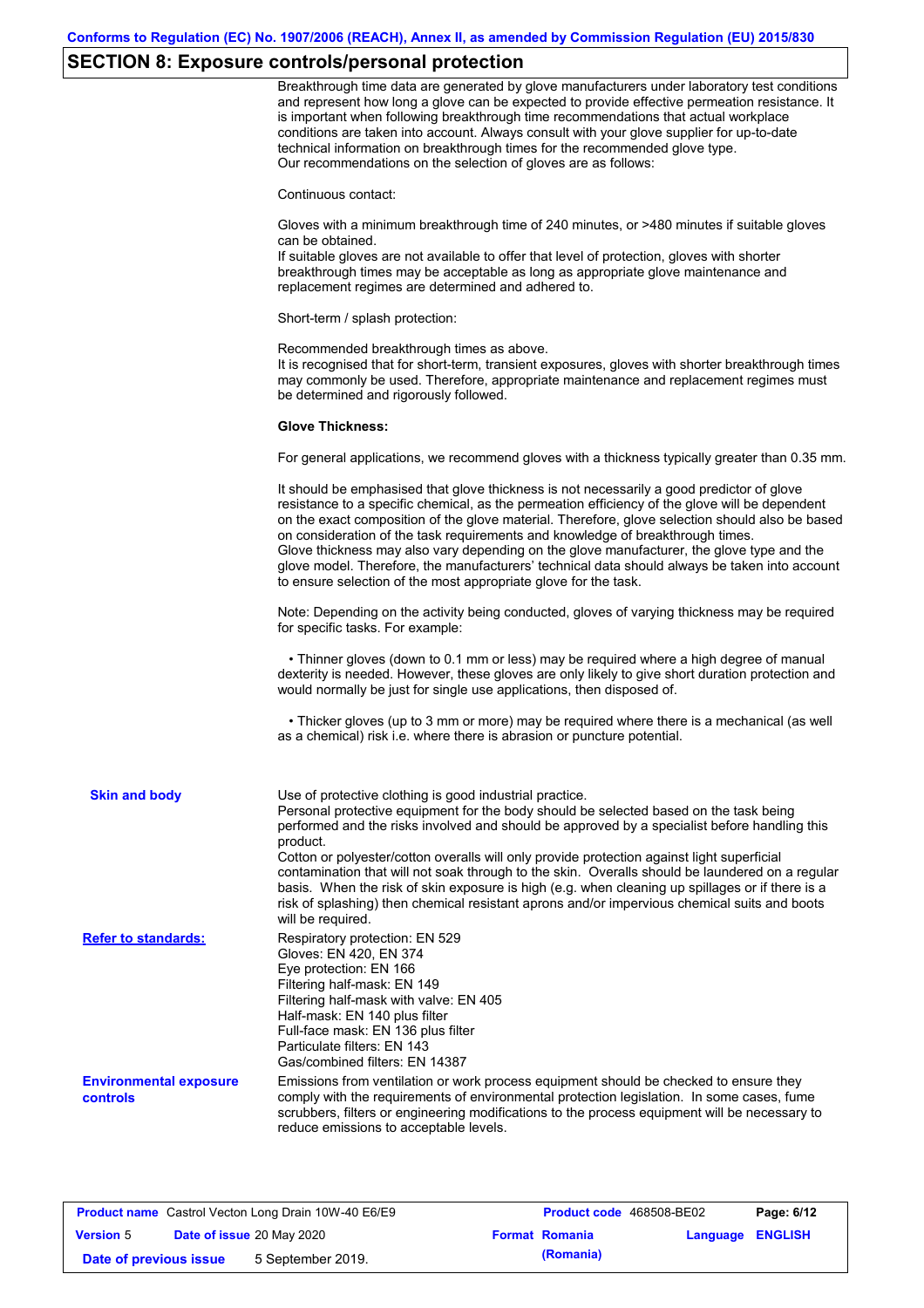## **SECTION 9: Physical and chemical properties**

**9.1 Information on basic physical and chemical properties**

| <b>Appearance</b>                                      |                                                                                                                                              |
|--------------------------------------------------------|----------------------------------------------------------------------------------------------------------------------------------------------|
| <b>Physical state</b>                                  | Liquid.                                                                                                                                      |
| <b>Colour</b>                                          | Amber. [Light]                                                                                                                               |
| <b>Odour</b>                                           | Not available.                                                                                                                               |
| <b>Odour threshold</b>                                 | Not available.                                                                                                                               |
| рH                                                     | Not available.                                                                                                                               |
| <b>Melting point/freezing point</b>                    | Not available.                                                                                                                               |
| Initial boiling point and boiling<br>range             | Not available.                                                                                                                               |
| <b>Pour point</b>                                      | -42 $^{\circ}$ C                                                                                                                             |
| <b>Flash point</b>                                     | Closed cup: 204°C (399.2°F)                                                                                                                  |
| <b>Evaporation rate</b>                                | Not available.                                                                                                                               |
| <b>Flammability (solid, gas)</b>                       | Not available.                                                                                                                               |
| <b>Upper/lower flammability or</b><br>explosive limits | Not available.                                                                                                                               |
| <b>Vapour pressure</b>                                 | Not available.                                                                                                                               |
| <b>Vapour density</b>                                  | Not available.                                                                                                                               |
| <b>Relative density</b>                                | Not available.                                                                                                                               |
| <b>Density</b>                                         | <1000 kg/m <sup>3</sup> (<1 g/cm <sup>3</sup> ) at 15 <sup>°</sup> C                                                                         |
| <b>Solubility(ies)</b>                                 | insoluble in water.                                                                                                                          |
| <b>Partition coefficient: n-octanol/</b><br>water      | Not available.                                                                                                                               |
| <b>Auto-ignition temperature</b>                       | Not available.                                                                                                                               |
| <b>Decomposition temperature</b>                       | Not available.                                                                                                                               |
| <b>Viscosity</b>                                       | Kinematic: 99.3 mm <sup>2</sup> /s (99.3 cSt) at $40^{\circ}$ C<br>Kinematic: 13.65 to 14.7 mm <sup>2</sup> /s (13.65 to 14.7 cSt) at 100 °C |
| <b>Explosive properties</b>                            | Not available.                                                                                                                               |
| <b>Oxidising properties</b>                            | Not available.                                                                                                                               |

#### **9.2 Other information**

No additional information.

| <b>SECTION 10: Stability and reactivity</b>       |                                                                                                                                                                         |  |
|---------------------------------------------------|-------------------------------------------------------------------------------------------------------------------------------------------------------------------------|--|
| <b>10.1 Reactivity</b>                            | No specific test data available for this product. Refer to Conditions to avoid and Incompatible<br>materials for additional information.                                |  |
| <b>10.2 Chemical stability</b>                    | The product is stable.                                                                                                                                                  |  |
| <b>10.3 Possibility of</b><br>hazardous reactions | Under normal conditions of storage and use, hazardous reactions will not occur.<br>Under normal conditions of storage and use, hazardous polymerisation will not occur. |  |
| <b>10.4 Conditions to avoid</b>                   | Avoid all possible sources of ignition (spark or flame).                                                                                                                |  |
| <b>10.5 Incompatible materials</b>                | Reactive or incompatible with the following materials: oxidising materials.                                                                                             |  |
| <b>10.6 Hazardous</b><br>decomposition products   | Under normal conditions of storage and use, hazardous decomposition products should not be<br>produced.                                                                 |  |

# **SECTION 11: Toxicological information**

| 11.1 Information on toxicological effects          |                                                  |
|----------------------------------------------------|--------------------------------------------------|
| <b>Acute toxicity estimates</b><br>Not available.  |                                                  |
| <b>Information on likely</b><br>routes of exposure | Routes of entry anticipated: Dermal, Inhalation. |
| <b>Potential acute health effects</b>              |                                                  |
|                                                    |                                                  |

| <b>Product name</b> Castrol Vecton Long Drain 10W-40 E6/E9 |  | <b>Product code</b> 468508-BE02 |  | Page: 7/12            |                         |  |
|------------------------------------------------------------|--|---------------------------------|--|-----------------------|-------------------------|--|
| <b>Version 5</b>                                           |  | Date of issue 20 May 2020       |  | <b>Format Romania</b> | <b>Language ENGLISH</b> |  |
| Date of previous issue                                     |  | 5 September 2019.               |  | (Romania)             |                         |  |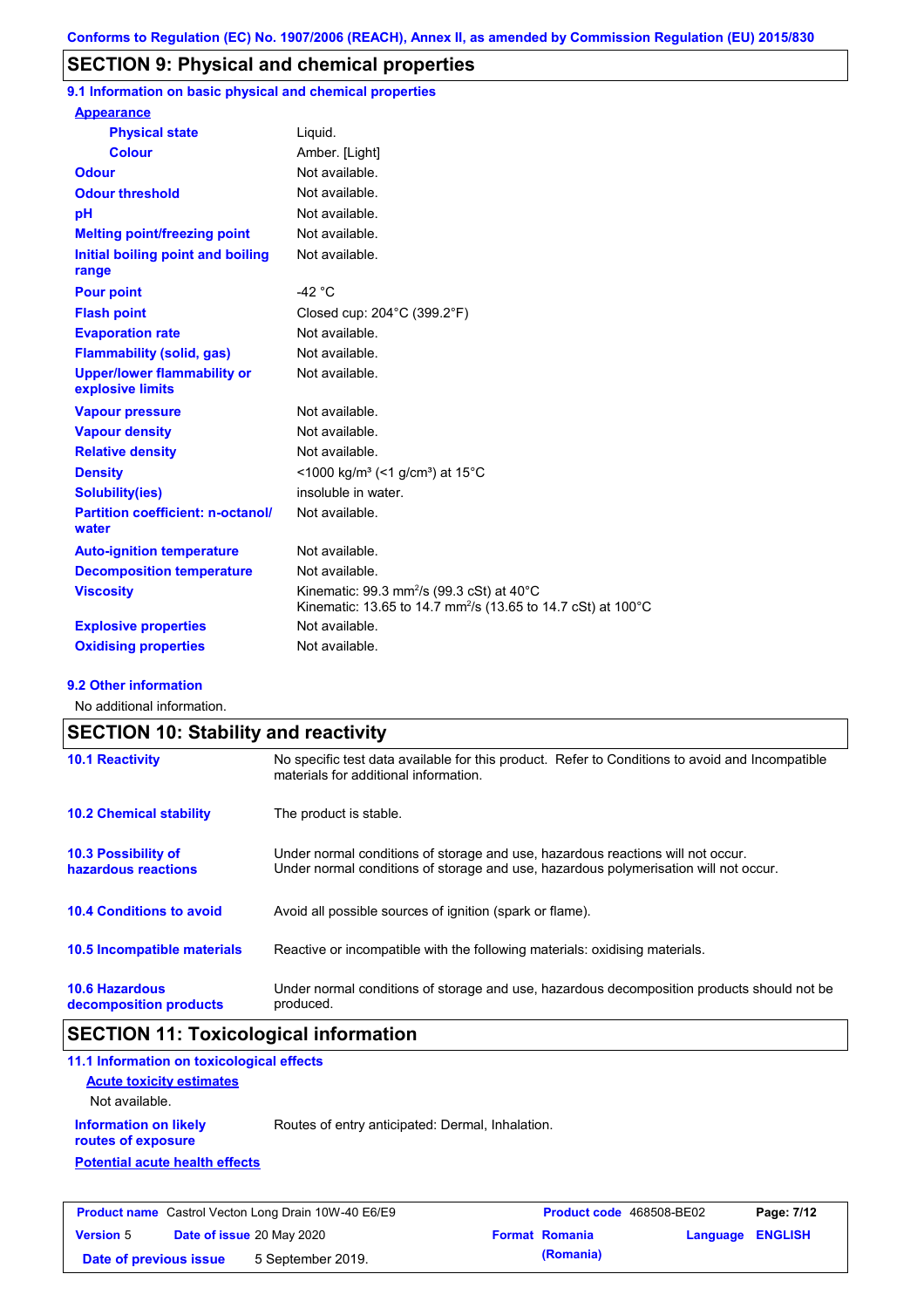## **SECTION 11: Toxicological information**

| <b>Inhalation</b>                       | Vapour inhalation under ambient conditions is not normally a problem due to low vapour<br>pressure.                                                                                                                                                                                                                                                                                                             |  |  |
|-----------------------------------------|-----------------------------------------------------------------------------------------------------------------------------------------------------------------------------------------------------------------------------------------------------------------------------------------------------------------------------------------------------------------------------------------------------------------|--|--|
| <b>Ingestion</b>                        | No known significant effects or critical hazards.                                                                                                                                                                                                                                                                                                                                                               |  |  |
| <b>Skin contact</b>                     | Defatting to the skin. May cause skin dryness and irritation.                                                                                                                                                                                                                                                                                                                                                   |  |  |
| <b>Eye contact</b>                      | No known significant effects or critical hazards.                                                                                                                                                                                                                                                                                                                                                               |  |  |
|                                         | <b>Symptoms related to the physical, chemical and toxicological characteristics</b>                                                                                                                                                                                                                                                                                                                             |  |  |
| <b>Inhalation</b>                       | No specific data.                                                                                                                                                                                                                                                                                                                                                                                               |  |  |
| <b>Ingestion</b>                        | No specific data.                                                                                                                                                                                                                                                                                                                                                                                               |  |  |
| <b>Skin contact</b>                     | Adverse symptoms may include the following:<br>irritation<br>dryness<br>cracking                                                                                                                                                                                                                                                                                                                                |  |  |
| <b>Eye contact</b>                      | No specific data.                                                                                                                                                                                                                                                                                                                                                                                               |  |  |
|                                         | Delayed and immediate effects as well as chronic effects from short and long-term exposure                                                                                                                                                                                                                                                                                                                      |  |  |
| <b>Inhalation</b>                       | Overexposure to the inhalation of airborne droplets or aerosols may cause irritation of the<br>respiratory tract.                                                                                                                                                                                                                                                                                               |  |  |
| <b>Ingestion</b>                        | Ingestion of large quantities may cause nausea and diarrhoea.                                                                                                                                                                                                                                                                                                                                                   |  |  |
| <b>Skin contact</b>                     | Prolonged or repeated contact can defat the skin and lead to irritation and/or dermatitis.                                                                                                                                                                                                                                                                                                                      |  |  |
| <b>Eye contact</b>                      | Potential risk of transient stinging or redness if accidental eye contact occurs.                                                                                                                                                                                                                                                                                                                               |  |  |
| <b>Potential chronic health effects</b> |                                                                                                                                                                                                                                                                                                                                                                                                                 |  |  |
| <b>General</b>                          | <b>USED ENGINE OILS</b><br>Combustion products resulting from the operation of internal combustion engines contaminate<br>engine oils during use. Used engine oil may contain hazardous components which have the<br>potential to cause skin cancer. Frequent or prolonged contact with all types and makes of used<br>engine oil must therefore be avoided and a high standard of personal hygiene maintained. |  |  |
| <b>Carcinogenicity</b>                  | No known significant effects or critical hazards.                                                                                                                                                                                                                                                                                                                                                               |  |  |
| <b>Mutagenicity</b>                     | No known significant effects or critical hazards.                                                                                                                                                                                                                                                                                                                                                               |  |  |
| <b>Developmental effects</b>            | No known significant effects or critical hazards.                                                                                                                                                                                                                                                                                                                                                               |  |  |
| <b>Fertility effects</b>                | No known significant effects or critical hazards.                                                                                                                                                                                                                                                                                                                                                               |  |  |

## **SECTION 12: Ecological information**

**12.1 Toxicity**

**Environmental hazards** Not classified as dangerous

#### **12.2 Persistence and degradability**

Expected to be biodegradable.

### **12.3 Bioaccumulative potential**

This product is not expected to bioaccumulate through food chains in the environment.

| <b>12.4 Mobility in soil</b>                            |                                                                      |
|---------------------------------------------------------|----------------------------------------------------------------------|
| <b>Soil/water partition</b><br><b>coefficient (Koc)</b> | Not available.                                                       |
| <b>Mobility</b>                                         | Spillages may penetrate the soil causing ground water contamination. |

#### **12.5 Results of PBT and vPvB assessment**

Product does not meet the criteria for PBT or vPvB according to Regulation (EC) No. 1907/2006, Annex XIII.

| 12.6 Other adverse effects                                 |                                                                                                                                                                      |                                 |          |                |
|------------------------------------------------------------|----------------------------------------------------------------------------------------------------------------------------------------------------------------------|---------------------------------|----------|----------------|
| <b>Other ecological information</b>                        | Spills may form a film on water surfaces causing physical damage to organisms. Oxygen<br>transfer could also be impaired.                                            |                                 |          |                |
| <b>SECTION 13: Disposal considerations</b>                 |                                                                                                                                                                      |                                 |          |                |
| <b>13.1 Waste treatment methods</b>                        |                                                                                                                                                                      |                                 |          |                |
| <b>Product</b>                                             |                                                                                                                                                                      |                                 |          |                |
| <b>Methods of disposal</b>                                 | Where possible, arrange for product to be recycled. Dispose of via an authorised person/<br>licensed waste disposal contractor in accordance with local regulations. |                                 |          |                |
| <b>Hazardous waste</b>                                     | Yes.                                                                                                                                                                 |                                 |          |                |
|                                                            |                                                                                                                                                                      |                                 |          |                |
| European waste catalogue (EWC)                             |                                                                                                                                                                      |                                 |          |                |
| <b>Product name</b> Castrol Vecton Long Drain 10W-40 E6/E9 |                                                                                                                                                                      | <b>Product code</b> 468508-BE02 |          | Page: 8/12     |
| <b>Version 5</b>                                           | <b>Date of issue 20 May 2020</b>                                                                                                                                     | <b>Format Romania</b>           | Language | <b>ENGLISH</b> |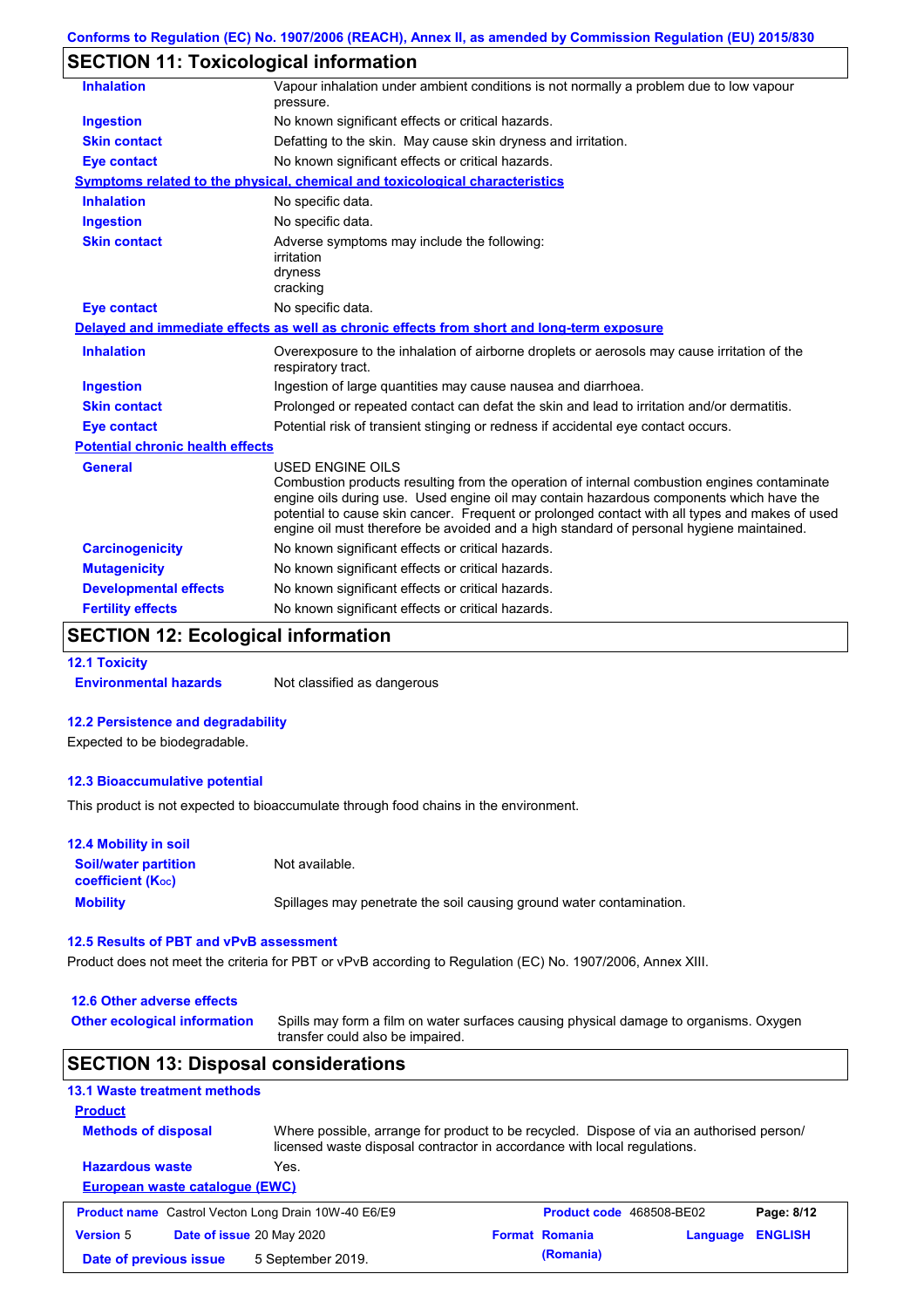## **SECTION 13: Disposal considerations**

**References** Commission 2014/955/EU

-

**14.1 UN number**

**14.2 UN proper shipping name 14.3 Transport hazard class(es)**

**14.4 Packing group**

**Environmental hazards**

**Additional information**

**14.5** 

**SECTION 14: Transport information**

-

-

Directive 2008/98/EC

| <b>Waste code</b>                             | <b>Waste designation</b>                                                                                                                                                                                                                                                                   |  |  |  |
|-----------------------------------------------|--------------------------------------------------------------------------------------------------------------------------------------------------------------------------------------------------------------------------------------------------------------------------------------------|--|--|--|
| 13 02 05*                                     | mineral-based non-chlorinated engine, gear and lubricating oils                                                                                                                                                                                                                            |  |  |  |
| disposal code to be assigned by the end user. | However, deviation from the intended use and/or the presence of any potential contaminants may require an alternative waste                                                                                                                                                                |  |  |  |
| <b>Packaging</b>                              |                                                                                                                                                                                                                                                                                            |  |  |  |
| <b>Methods of disposal</b>                    | Where possible, arrange for product to be recycled. Dispose of via an authorised person/<br>licensed waste disposal contractor in accordance with local regulations.                                                                                                                       |  |  |  |
| <b>Special precautions</b>                    | This material and its container must be disposed of in a safe way. Care should be taken when<br>handling emptied containers that have not been cleaned or rinsed out. Empty containers or<br>liners may retain some product residues. Empty containers represent a fire hazard as they may |  |  |  |

**ADN**

contain flammable product residues and vapour. Never weld, solder or braze empty containers. Avoid dispersal of spilt material and runoff and contact with soil, waterways, drains and sewers.

-

**ADR/RID IMDG IATA**

Not regulated.

-

-

No.

-

-

-

- - - No. No. No.

-

-

-

Not regulated. Not regulated. Not regulated.

**14.6 Special precautions for user** Not available.

**14.7 Transport in bulk according to Annex II of Marpol and the IBC Code** Not available.

## **SECTION 15: Regulatory information**

**15.1 Safety, health and environmental regulations/legislation specific for the substance or mixture**

### **EU Regulation (EC) No. 1907/2006 (REACH)**

**Annex XIV - List of substances subject to authorisation**

**Annex XIV**

None of the components are listed.

**Substances of very high concern**

None of the components are listed.

### **Other regulations**

| <b>REACH Status</b>                                        | The company, as identified in Section 1, sells this product in the EU in compliance with the<br>current requirements of REACH. |                       |                                 |                |  |
|------------------------------------------------------------|--------------------------------------------------------------------------------------------------------------------------------|-----------------------|---------------------------------|----------------|--|
| <b>United States inventory</b><br>(TSCA 8b)                | All components are active or exempted.                                                                                         |                       |                                 |                |  |
| <b>Australia inventory (AICS)</b>                          | All components are listed or exempted.                                                                                         |                       |                                 |                |  |
| <b>Canada inventory</b>                                    | All components are listed or exempted.                                                                                         |                       |                                 |                |  |
| <b>China inventory (IECSC)</b>                             | At least one component is not listed.                                                                                          |                       |                                 |                |  |
| <b>Japan inventory (ENCS)</b>                              | All components are listed or exempted.                                                                                         |                       |                                 |                |  |
| <b>Korea inventory (KECI)</b>                              | All components are listed or exempted.                                                                                         |                       |                                 |                |  |
| <b>Product name</b> Castrol Vecton Long Drain 10W-40 E6/E9 |                                                                                                                                |                       | <b>Product code</b> 468508-BE02 | Page: 9/12     |  |
| <b>Version 5</b><br>Date of issue 20 May 2020              |                                                                                                                                | <b>Format Romania</b> | Language                        | <b>ENGLISH</b> |  |
| Date of previous issue                                     | 5 September 2019.                                                                                                              | (Romania)             |                                 |                |  |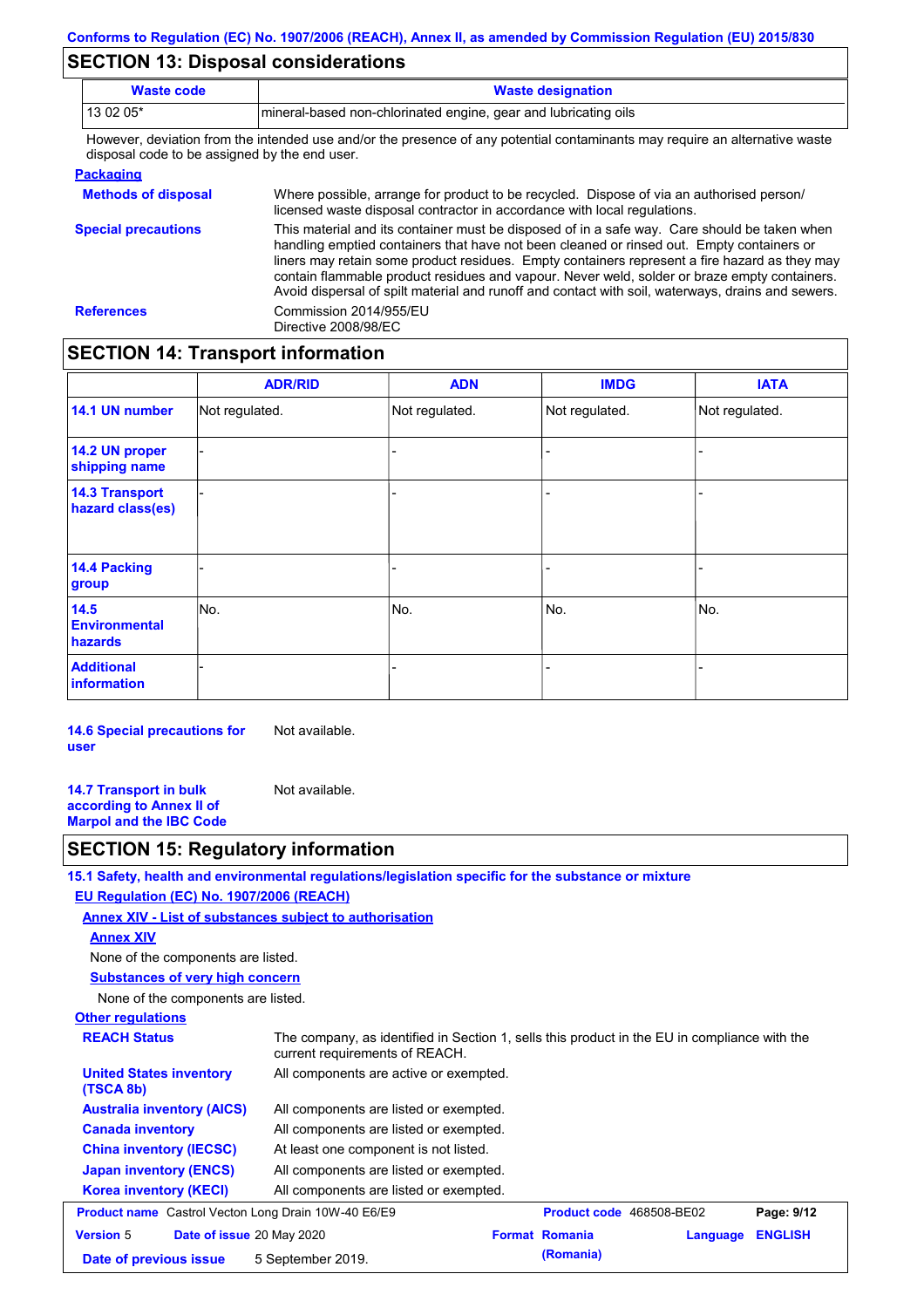# **SECTION 15: Regulatory information**

| <b>Philippines inventory</b><br>(PICCS)                         | All components are listed or exempted. |                                                |  |
|-----------------------------------------------------------------|----------------------------------------|------------------------------------------------|--|
| <b>Taiwan Chemical</b><br><b>Substances Inventory</b><br>(TCSI) | All components are listed or exempted. |                                                |  |
| Ozone depleting substances (1005/2009/EU)                       |                                        |                                                |  |
| Not listed.                                                     |                                        |                                                |  |
| Prior Informed Consent (PIC) (649/2012/EU)<br>Not listed.       |                                        |                                                |  |
| <b>EU - Water framework directive - Priority substances</b>     |                                        |                                                |  |
| Mone of the components are listed.                              |                                        |                                                |  |
| <b>Seveso Directive</b>                                         |                                        |                                                |  |
| This product is not controlled under the Seveso Directive.      |                                        |                                                |  |
|                                                                 |                                        |                                                |  |
| $\sim$ $\sim$ $\sim$ $\sim$ $\sim$ $\sim$ $\sim$ $\sim$         |                                        | $\mathbf{r}$ and $\mathbf{r}$ and $\mathbf{r}$ |  |

| <b>15.2 Chemical safety</b> | A Chemical Safety Assessment has been carried out for one or more of the substances within  |
|-----------------------------|---------------------------------------------------------------------------------------------|
| assessment                  | this mixture. A Chemical Safety Assessment has not been carried out for the mixture itself. |

# **SECTION 16: Other information**

| <b>Abbreviations and acronyms</b>                   | ADN = European Provisions concerning the International Carriage of Dangerous Goods by                                                                                           |  |  |  |  |  |  |
|-----------------------------------------------------|---------------------------------------------------------------------------------------------------------------------------------------------------------------------------------|--|--|--|--|--|--|
|                                                     | Inland Waterway<br>ADR = The European Agreement concerning the International Carriage of Dangerous Goods by                                                                     |  |  |  |  |  |  |
|                                                     | Road                                                                                                                                                                            |  |  |  |  |  |  |
|                                                     | ATE = Acute Toxicity Estimate                                                                                                                                                   |  |  |  |  |  |  |
|                                                     | BCF = Bioconcentration Factor                                                                                                                                                   |  |  |  |  |  |  |
|                                                     | CAS = Chemical Abstracts Service                                                                                                                                                |  |  |  |  |  |  |
|                                                     |                                                                                                                                                                                 |  |  |  |  |  |  |
|                                                     | CLP = Classification, Labelling and Packaging Regulation [Regulation (EC) No. 1272/2008]<br>CSA = Chemical Safety Assessment                                                    |  |  |  |  |  |  |
|                                                     | CSR = Chemical Safety Report                                                                                                                                                    |  |  |  |  |  |  |
|                                                     | DMEL = Derived Minimal Effect Level                                                                                                                                             |  |  |  |  |  |  |
|                                                     | DNEL = Derived No Effect Level                                                                                                                                                  |  |  |  |  |  |  |
|                                                     | EINECS = European Inventory of Existing Commercial chemical Substances                                                                                                          |  |  |  |  |  |  |
|                                                     | ES = Exposure Scenario                                                                                                                                                          |  |  |  |  |  |  |
|                                                     | EUH statement = CLP-specific Hazard statement                                                                                                                                   |  |  |  |  |  |  |
|                                                     | EWC = European Waste Catalogue                                                                                                                                                  |  |  |  |  |  |  |
|                                                     | GHS = Globally Harmonized System of Classification and Labelling of Chemicals                                                                                                   |  |  |  |  |  |  |
|                                                     | IATA = International Air Transport Association                                                                                                                                  |  |  |  |  |  |  |
|                                                     | IBC = Intermediate Bulk Container                                                                                                                                               |  |  |  |  |  |  |
|                                                     | IMDG = International Maritime Dangerous Goods                                                                                                                                   |  |  |  |  |  |  |
|                                                     | LogPow = logarithm of the octanol/water partition coefficient                                                                                                                   |  |  |  |  |  |  |
|                                                     | MARPOL = International Convention for the Prevention of Pollution From Ships, 1973 as                                                                                           |  |  |  |  |  |  |
|                                                     | modified by the Protocol of 1978. ("Marpol" = marine pollution)                                                                                                                 |  |  |  |  |  |  |
|                                                     | OECD = Organisation for Economic Co-operation and Development                                                                                                                   |  |  |  |  |  |  |
|                                                     | PBT = Persistent, Bioaccumulative and Toxic                                                                                                                                     |  |  |  |  |  |  |
|                                                     | <b>PNEC = Predicted No Effect Concentration</b>                                                                                                                                 |  |  |  |  |  |  |
|                                                     | REACH = Registration, Evaluation, Authorisation and Restriction of Chemicals Regulation                                                                                         |  |  |  |  |  |  |
|                                                     | [Regulation (EC) No. 1907/2006]                                                                                                                                                 |  |  |  |  |  |  |
|                                                     | RID = The Regulations concerning the International Carriage of Dangerous Goods by Rail                                                                                          |  |  |  |  |  |  |
|                                                     | <b>RRN = REACH Registration Number</b>                                                                                                                                          |  |  |  |  |  |  |
|                                                     | SADT = Self-Accelerating Decomposition Temperature                                                                                                                              |  |  |  |  |  |  |
|                                                     | SVHC = Substances of Very High Concern                                                                                                                                          |  |  |  |  |  |  |
|                                                     | STOT-RE = Specific Target Organ Toxicity - Repeated Exposure                                                                                                                    |  |  |  |  |  |  |
|                                                     | STOT-SE = Specific Target Organ Toxicity - Single Exposure                                                                                                                      |  |  |  |  |  |  |
|                                                     | TWA = Time weighted average                                                                                                                                                     |  |  |  |  |  |  |
|                                                     | $UN = United Nations$                                                                                                                                                           |  |  |  |  |  |  |
|                                                     | $UVCB = Complex\;hydrocarbon\; substance$                                                                                                                                       |  |  |  |  |  |  |
|                                                     | VOC = Volatile Organic Compound                                                                                                                                                 |  |  |  |  |  |  |
|                                                     | vPvB = Very Persistent and Very Bioaccumulative                                                                                                                                 |  |  |  |  |  |  |
|                                                     | Varies = may contain one or more of the following $64741-88-4$ / RRN 01-2119488706-23,<br>64741-89-5 / RRN 01-2119487067-30, 64741-95-3 / RRN 01-2119487081-40, 64741-96-4/ RRN |  |  |  |  |  |  |
|                                                     | 01-2119483621-38, 64742-01-4 / RRN 01-2119488707-21, 64742-44-5 / RRN                                                                                                           |  |  |  |  |  |  |
|                                                     | 01-2119985177-24, 64742-45-6, 64742-52-5 / RRN 01-2119467170-45, 64742-53-6 / RRN                                                                                               |  |  |  |  |  |  |
|                                                     | 01-2119480375-34, 64742-54-7 / RRN 01-2119484627-25, 64742-55-8 / RRN                                                                                                           |  |  |  |  |  |  |
|                                                     | 01-2119487077-29, 64742-56-9 / RRN 01-2119480132-48, 64742-57-0 / RRN                                                                                                           |  |  |  |  |  |  |
|                                                     | 01-2119489287-22, 64742-58-1, 64742-62-7 / RRN 01-2119480472-38, 64742-63-8,                                                                                                    |  |  |  |  |  |  |
|                                                     | 64742-65-0 / RRN 01-2119471299-27, 64742-70-7 / RRN 01-2119487080-42, 72623-85-9 /                                                                                              |  |  |  |  |  |  |
|                                                     |                                                                                                                                                                                 |  |  |  |  |  |  |
| Product name Castrol Vecton Long Drain 10W-40 E6/E9 | Product code 468508-BE02<br>Page: 10/12                                                                                                                                         |  |  |  |  |  |  |

| <b>Version 5</b>       | Date of issue 20 May 2020 | <b>Format Romania</b> | <b>Language ENGLISH</b> |  |
|------------------------|---------------------------|-----------------------|-------------------------|--|
| Date of previous issue | 5 September 2019.         | (Romania)             |                         |  |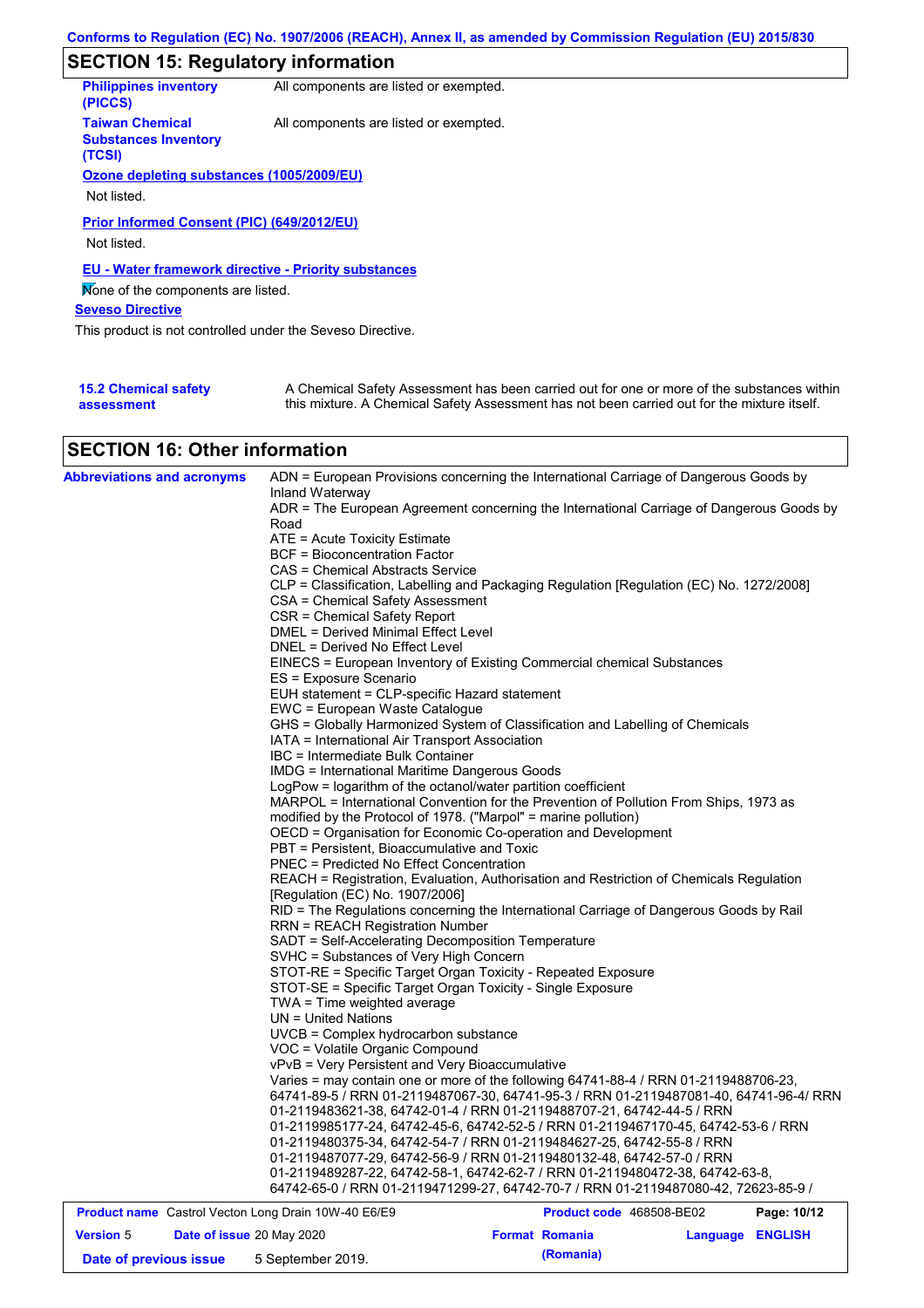## **SECTION 16: Other information**

RRN 01-2119555262-43, 72623-86-0 / RRN 01-2119474878-16, 72623-87-1 / RRN 01-2119474889-13

#### **Procedure used to derive the classification according to Regulation (EC) No. 1272/2008 [CLP/GHS]**

| <b>Classification</b><br>Not classified.               |                                                                                        | <b>Justification</b>                                                                                     |
|--------------------------------------------------------|----------------------------------------------------------------------------------------|----------------------------------------------------------------------------------------------------------|
|                                                        |                                                                                        |                                                                                                          |
| <b>Full text of abbreviated H</b><br><b>statements</b> | H <sub>304</sub><br>H413                                                               | May be fatal if swallowed and enters airways.<br>May cause long lasting harmful effects to aquatic life. |
| <b>Full text of classifications</b><br>[CLP/GHS]       | Aquatic Chronic 4, H413<br>Asp. Tox. 1, H304                                           | LONG-TERM (CHRONIC) AQUATIC HAZARD - Category 4<br><b>ASPIRATION HAZARD - Category 1</b>                 |
| <b>History</b>                                         |                                                                                        |                                                                                                          |
| Date of issue/Date of<br>revision                      | 20/05/2020.                                                                            |                                                                                                          |
| Date of previous issue                                 | 05/09/2019.                                                                            |                                                                                                          |
| <b>Prepared by</b>                                     | <b>Product Stewardship</b>                                                             |                                                                                                          |
|                                                        | $\triangledown$ Indicates information that has changed from previously issued version. |                                                                                                          |

#### **Notice to reader**

All reasonably practicable steps have been taken to ensure this data sheet and the health, safety and environmental information contained in it is accurate as of the date specified below. No warranty or representation, express or implied is made as to the accuracy or completeness of the data and information in this data sheet.

The data and advice given apply when the product is sold for the stated application or applications. You should not use the product other than for the stated application or applications without seeking advice from BP Group.

It is the user's obligation to evaluate and use this product safely and to comply with all applicable laws and regulations. The BP Group shall not be responsible for any damage or injury resulting from use, other than the stated product use of the material, from any failure to adhere to recommendations, or from any hazards inherent in the nature of the material. Purchasers of the product for supply to a third party for use at work, have a duty to take all necessary steps to ensure that any person handling or using the product is provided with the information in this sheet. Employers have a duty to tell employees and others who may be affected of any hazards described in this sheet and of any precautions that should be taken. You can contact the BP Group to ensure that this document is the most current available. Alteration of this document is strictly prohibited.

| <b>Product name</b> Castrol Vecton Long Drain 10W-40 E6/E9 |                           | Product code 468508-BE02 |  | Page: 11/12           |                         |  |
|------------------------------------------------------------|---------------------------|--------------------------|--|-----------------------|-------------------------|--|
| <b>Version 5</b>                                           | Date of issue 20 May 2020 |                          |  | <b>Format Romania</b> | <b>Language ENGLISH</b> |  |
| Date of previous issue                                     |                           | 5 September 2019.        |  | (Romania)             |                         |  |